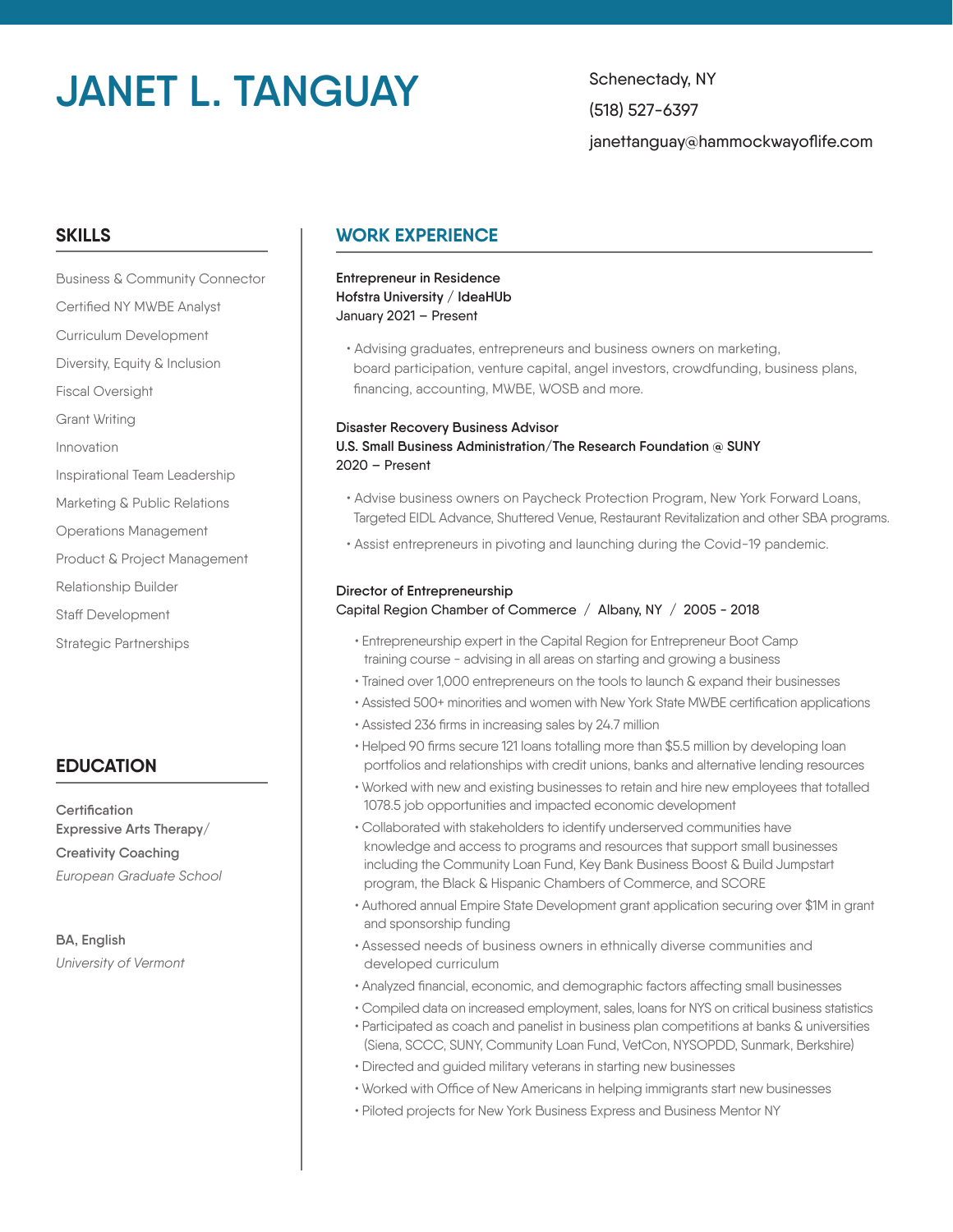# **JANET L. TANGUAY** Schenectady, NY

(518) 527-6397 janettanguay@hammockwayoflife.com

# **PROFESSIONAL ASSOCIATIONS**

Capital Region Chamber of Commerce, *2021* 

Capital Region Initiative Supporting the Arts, Since 2007

Sales Performers Club, *2020*

Upstate Independent Filmmakers Network, *Since 2000*

Women Make Movies, *Since 1995*

# **SPECIALIZED TRAINING**

XperienceU, 5 Must Do's of Courageous Women Leaders, *2016*

FBI Citizen's Academy, *2010*

Leadership Tech Valley, Capital Region Chamber, *2010*

# **WORK EXPERIENCE** (continued)

#### **President / Owner** Hammock Way of Life | Biz Idea Shower | Tanguay Productions Schenectady, NY / 2018 - present

- Business coach, Life coach, Speaker, Instructor, Trainer
- Strategic planning/Team building/Employee Engagement/Mentorship
- Vision boarding/Inspirational Leadership
- Webinars/Training courses/Video interviews/Podcasts

#### **President / Owner**

#### Art-n-Soul, Inc. / Amsterdam, NY / 2006 - 2017

- Visual Mixed Media Artist/Creativity Coach/Expressive Arts Therapist
- Represent over 150 artists in selling their work to galleries, private collectors & corporations
- Create and organize unique workshops on a variety of topics related to holistic wellness
- Provide personal coaching to individuals on achieving their goals, dreams and visions

### **Annual Fund & Alumni Activities Coordinator**

#### Schenectady County Community College / Schenectady, NY / 2004 - 2005

- Coordinated alumni events, luncheons, dinners, fundraisers, board meetings
- Wrote speeches, program scripts, direct mail marketing materials, and press releases
- Visited prospective donors and corporate sponsors including GE and Golub Corp.
- Produced 35th anniversary video

#### **Branch Manager**

#### Manpower Staffing Agency / Troy, NY / 1994 - 2004

- Managed four permanent staff members and over 100 temporary and contracted employees
- Top performing sales office regionally
- Successfully passed ISO9000 certification audits with zero instances of non-compliances
- Consistently exceeded annual sales quotas and met budgetary goals

### **Associate Producer/Account Executive** Mountain View Productions / Schenectady, NY / 1989 - 1991

#### **Associate Producer**

Northland Video / Lebanon, NH / 1987 - 1989

- Coordinated cast and crew for video and film productions and scouted locations
- Wrote scripts, press releases and proposals
- Developed business through cold calling